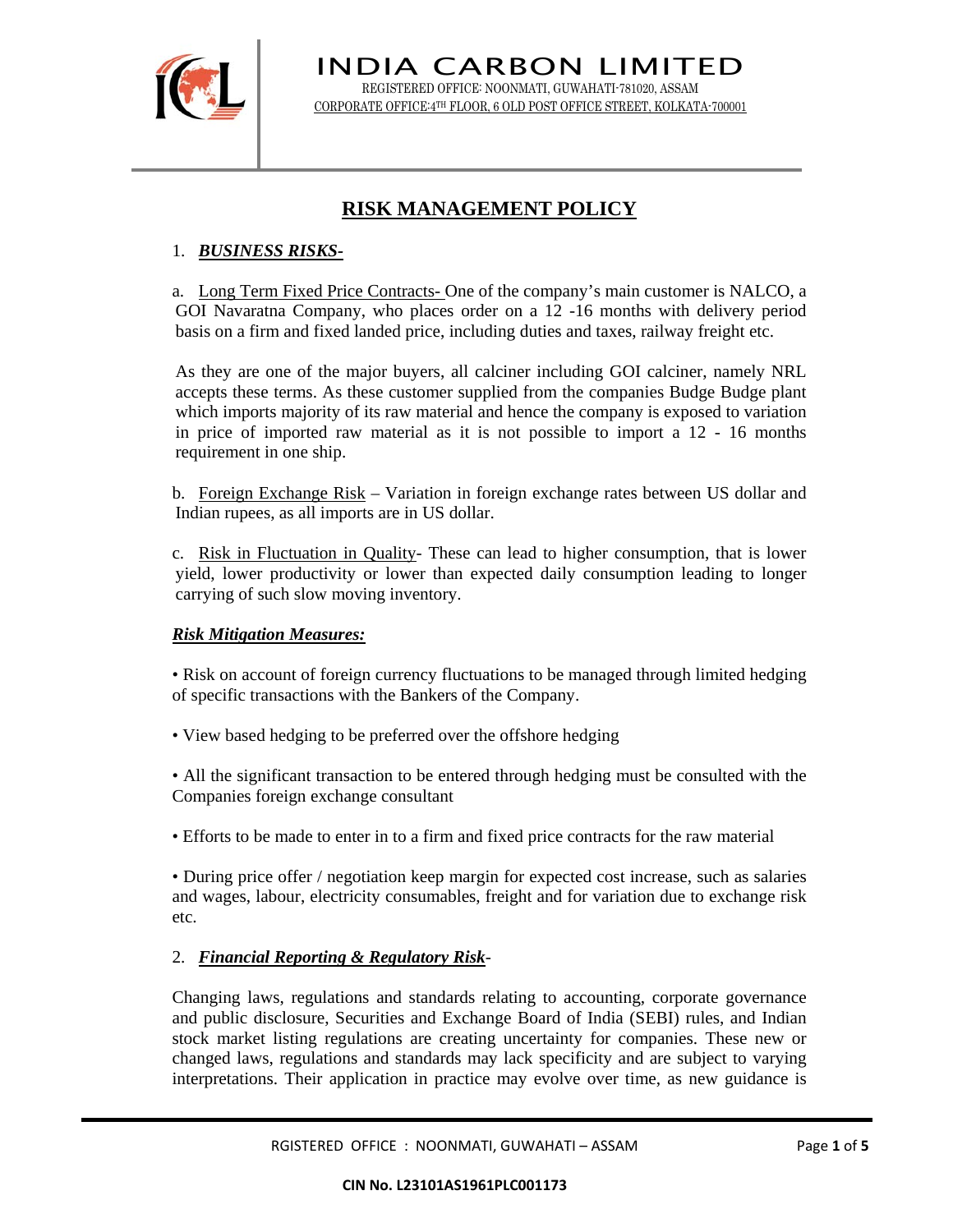

provided by regulatory and governing bodies. This could result in continuing uncertainty regarding compliance matters and higher costs of compliance as a result of ongoing revisions to such corporate governance standards. Many a new regulation & Act like GST, IFRS, IFC and Ind As are at the verge of enactment and the Company faces the risk towards the financial reporting risk according to the new Act and regulation.

## *Risk Mitigation Measures:*

• Maintain high standards of Corporate Governance and public disclosure

• Ensure stricter adherence to policies, procedures and laws/ rules/ regulations/ standards.

• External expert advice to be sought or consultant to be appointed as and wherever necessary

#### *3. Legal and Compliance Risk*

Legal and Compliance risk is the risk in which the Company is exposed to legal and Statutory action. As the Company are governed by various labor and corporate laws and have to do its business within four walls of law, where the Company is exposed to legal risk exposure.

#### *Risk Mitigation Measures:*

• The Company has established a compliance management system in the organization and Secretary of the Company being the focal point will get the quarterly compliance reports from functional heads and being placed before the Board supported by a quarterly Secretarial Audit report by a practicing Company Secretary in compliance with the listing agreement.

•Management places and encourages its employees to place full reliance on professional guidance and opinion and discuss impact of all laws and regulations to ensure company's total compliance. Advisories and suggestions from professional agencies and industry bodies, etc. are carefully studied and acted upon where relevant.

• Due diligence to be done by external professional as and whenever feel it necessary by the management of the Company for devising a proper internal control system for preventing non compliance and finding violation if any done by the Company under any act unwillingly

## **4.** *Human Resource Management Risk*

Labor Turnover Risks, involving replacement risks, training risks, skill risks and Unrest Risks due to Strikes and Lockouts etc are the major risk faced by the Company and hence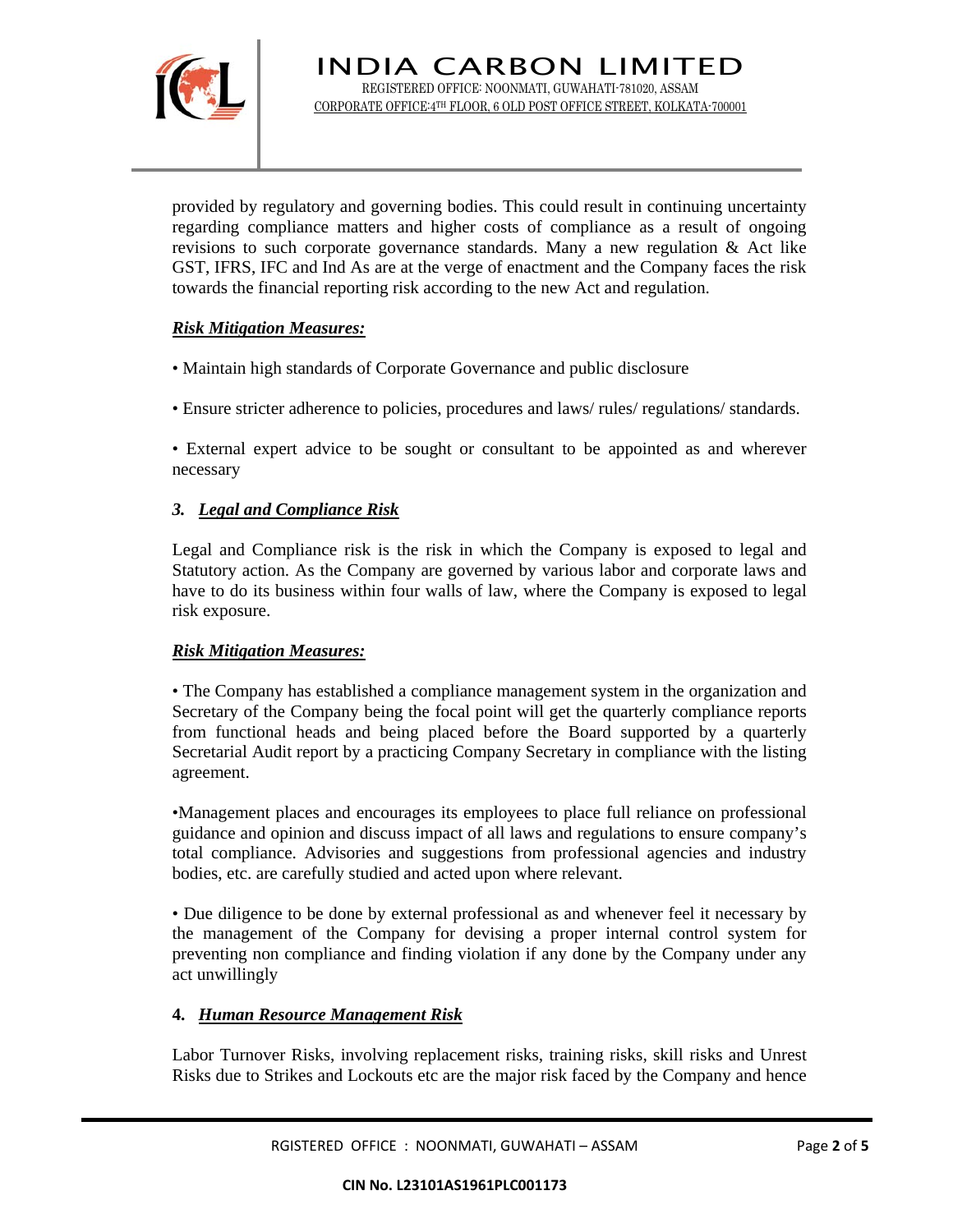

the company must frame a suitable policy for retention of the Key Managerial Personnel of the Company on long term basis.

India Carbon Limited have a well defined Human Resources Development (HRD) Department, they add value to the organization by ensuring that the right person is assigned to the right job and that they grow and contribute towards organizational excellence. The growth has been driven by the Company's ability to attract top quality talent and effectively engage them in right jobs. Risk in matters of human resources are sought to be minimized and contained by following a policy of providing equal opportunity to every employee, inculcate in them a sense of belonging and commitment and also effectively train them in spheres other than their own specialization. Employees are encouraged to make suggestions on innovations, cost saving procedures, free exchange of other positive ideas relating to manufacturing procedures etc. It is believed that a satisfied and committed employee will give of his best and create an atmosphere that cannot be conducive to risk exposure. Employee-compensation is always subjected to fair appraisal systems with the participation of the employee and is consistent with job content, peer comparison and individual performance.

The Company seeks to provide an environment that rewards entrepreneurial initiative and performance.

## *Risk Mitigation Measures:*

• Company has proper recruitment policy for recruitment of personnel at various levels in the organization.

• Proper appraisal system for revision of compensation on a periodical basis has been evolved and followed regularly.

- Employees are trained at regular intervals to upgrade their skills.
- Labor problems are obviated by negotiations and conciliation.
- Activities relating to the Welfare of employees are undertaken.

• Employees are encouraged to make suggestions and discuss any problems with their Superiors.

## 5. *Sudden Requirement for capital risk*:

Among much other risk, sudden requirement of capital for some unforeseen purpose is one of the major risks faced by the Company. Sudden requirement of capital may arise any time towards extension of plant, sudden break down of plant, modification of plant or due to Natural Risks like Fire, Floods, and Earthquakes etc. In this regard the company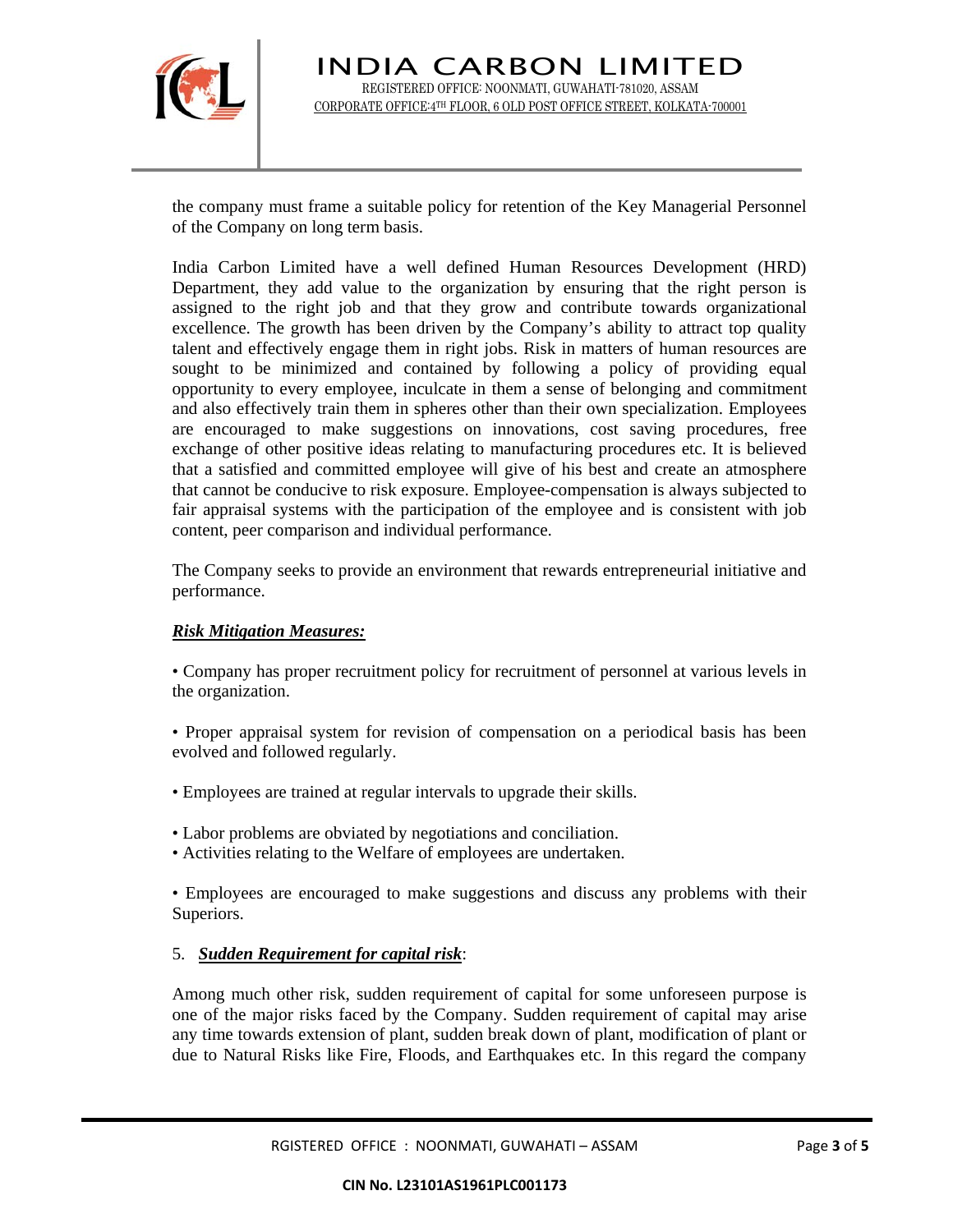

must have some arrangement, provision and policy to meet up the requirement of capital as mentioned before.

Settlement of dues by customers, financial solvency, liquidity risks, borrowing limits, Provision for bad and doubtful debts and cash management risk are the others major risk element faces by the Company.

#### *Risk Mitigation Measures:*

•Proper financial planning to be put in place with detailed Annual Business Plans discussed at appropriate levels within the organization

- Systems to be put in place for assessment of creditworthiness of customers
- Appropriate recovery management and follow up
- Cash management services are availed from Bank to avoid any loss of interest on collections

•Provision for bad and doubtful debts made to arrive at correct financial position of the Company.

•Exposures to Foreign Exchange transactions are supported by LCs and Bank guarantees and steps to protect undue fluctuations in rates etc.

#### *6. Purchasing power Risk*

The Company faced price risk on both the procurement of raw material as well as delivery side. The position of the Company remains quite tight in regards to the purchasing power of raw material as well as negotiation of the price of the final products.

The Budge Budge plant of the Company is highly exposed and vulnerable due to the fluctuation in the rate in the foreign exchange as the plant is highly dependable on import for its raw material. Moreover due to the poor industrial condition of metals and Ferro alloys industries the customer of the company getting stringent day by day while negotiating the price of the final products on delivery side.

#### *Risk Mitigation Measures:*

•The Company purchase raw material for Budge Budge plant from IOC and other sources as and whenever possible